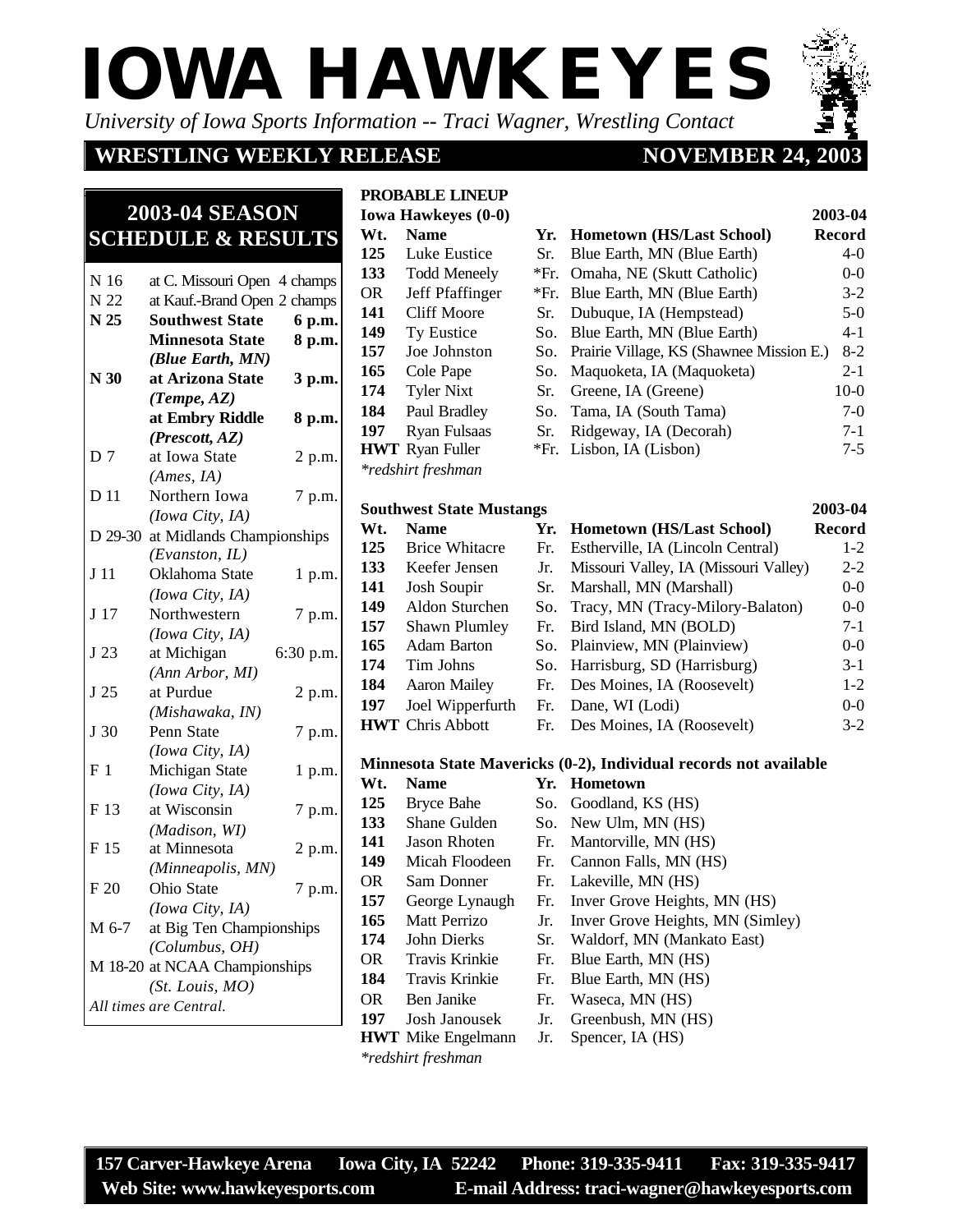*University of Iowa Sports Information -- Traci Wagner, Wrestling Contact*

# **WRESTLING WEEKLY RELEASE PAGE 2**

Matt Morkel, 125 ................... 2-4

**2003-04 INDIVIDUAL RECORDS**

Trent Goodale, 133 ................. 3-3 Jeff Pfaffinger, 133 ................ 3-2

Cliff Moore, 141 .................... 5-0 Gabe Ruhkala, 141 ................. 2-2

Ty Eustice, 149 ...................... 4-1 Alex Grunder, 149 .................. 5-3 Ned Shuck, 141-149 ............... 4-4 Brett Stedman, 149 ................. 0-1

Jason D'Agata, 157 ................ 3-2 Chas DeVetter, 157 ................. 4-2 Joe Johnston, 157 .................. 8-2 Ryan Knight, 157-165 ............. 2-4 Brad Medchill, 157 ............... \*3-2 Oleg Polyatskiy, 157 ............... 4-1 Joe Uker, 157 ......................... 6-3

Cole Pape, 165 ....................... 2-1 Jacob Smith, 165 ................... 2-2 Ben Stedman, 165 .................. 4-4

Adam Fellers, 174 .................. 7-4 Tyler Nixt, 174 ..................... 10-0

Paul Bradley, 184 .................... 7-0

Ryan Fulsaas, 197 .................. 7-1

Ryan Fuller, Hwt. ................... 7-5

*\*includes matches wrestled unattached*

#### **Arizona State Sun Devils (0-0) 2003-04**

| <b>2003-04 INDIVIDUAL</b> |     | Wt. Name          |  | Yr. Hometown (HS/Last School)                     | Record  |
|---------------------------|-----|-------------------|--|---------------------------------------------------|---------|
| <b>RECORDS</b>            | 125 | Christian Staylor |  | *Fr. Chesapeake, VA (Great Bridge)                | $2 - 2$ |
|                           | 133 | Mike Simpson      |  | Jr. Anaheim, CA (Brethren Christian)              | $0-0$   |
| Name, Wt.  Record         | 141 |                   |  | Jeremy Mendoza So. Temecula, CA (Temecula Valley) | $0 - 2$ |
|                           | 149 | Patrick Williams  |  | Jr. Homestead, FL (Neosho, KS CC)                 | $4 - 2$ |
|                           | 157 | Brian Stith       |  | *Fr. Hampton, VA (Frank W. Cox)                   | $5 - 1$ |
|                           |     | 165 James Terry   |  | So. Tucson, AZ (Pima CC)                          | $2 - 2$ |
|                           |     |                   |  |                                                   |         |

| 165 | James Terry               | So. Tucson, AZ (Pima CC)            | $2 - 2$ |
|-----|---------------------------|-------------------------------------|---------|
| 174 | Ron Renzi                 | Sr. Burke, VA (Lake Braddock)       | $0-0$   |
|     | 184 Nick Frost            | Sr. Tuscon, AZ (Salpointe Catholic) | $4 - 1$ |
|     | 197 Ryan Bader            | So. Verdi, NV (Mcqueen)             | $5-0$   |
|     | <b>HWT</b> Cain Velasquez | So. Yuma, AZ (Iowa Central CC)      | $2 - 2$ |

#### **Embry-Riddle Eagles (2-0)**

| Wt. | <b>Name</b>                | Yr. | <b>Hometown (HS/Last School)</b>                   |         |
|-----|----------------------------|-----|----------------------------------------------------|---------|
| 125 | Marcel Suehiro             | Sr. | Honolulu, HI (McKinley)                            | $3 - 2$ |
| OR  | Richard Byrd               | Fr. | Chandler, AZ (Mesquite)                            | $8 - 5$ |
| 133 | Marcel Suehiro             | Sr. | Honolulu, HI (McKinley)                            | $3 - 2$ |
| OR  | Richard Byrd               | Fr. | Chandler, AZ (Mesquite)                            | $8 - 5$ |
| 141 | Eugene Garza               |     | *Fr. Tucson, AZ (Sunnyside)                        | $4 - 2$ |
| OR. |                            |     | Adalberto Villaescusa * Fr. Nogales, AZ (Rio Rico) | $3 - 4$ |
| 149 | <b>Tyler Moran</b>         | Jr. | Temecula, CA (Temecula Valley)                     | $9 - 2$ |
| 157 | Morgan Scott               | Fr. | Cottonwood, AZ (Mingus)                            | $5 - 5$ |
| 165 | <b>Adam Neesby</b>         | Jr. | Torrance, CA (S. Torrance)                         | $3 - 2$ |
| 174 | David Rivera               | Jr. | El Monte, CA (El Monte)                            | $4 - 2$ |
| 184 | Jamie Hernandez            | Jr. | El Paso, TX (Oklahoma Univ.)                       | $0-0$   |
| OR  | Joffre Lander              | Fr. | Tulsa, OK (Kelley)                                 | $4 - 5$ |
| 197 | <b>Robert Charlton</b>     | So. | Billings, MT (Skyview)                             | $5 - 1$ |
|     | <b>HWT</b> Robert McConkie | Jr. | Sandy, UT (Jordan)                                 | $3 - 6$ |

#### **THIS WEEK**

Iowa will open its 2003-04 dual meet season Tuesday in Blue Earth, MN. The Hawkeyes will wrestle Southwest State at 6 p.m. and Minnesota State-Mankato at 8 p.m. Both matches will in the Blue Earth Area High School Gymnasium. Tickets are \$8 for adults and \$4 for students, and are available at the Blue Earth Area High School Activities Office or at the door.

Iowa will then travel to Tempe, AZ, to take on the Arizona State Sun Devils Sunday at 3 p.m. (CT) at Wells Fargo Arena, and Embry-Riddle at 8 p.m. (CT) in Prescott at Eagle Arena.

#### **ON THE AIR**

Morrie Adams and four-time Hawkeye all-American Mark Ironside will call the action live for all four duals on AM-800 KXIC. To listen to the broadcast online, go to the wrestling schedule page on www.hawkeyesports.com. Click on the match you want to hear using Real One Player software. Broadcasts are available using the College Sports Pass, which can be purchased for \$6.95 per month or \$44.95 per year, or the College Sports Superpass for \$13.95 per month.

**157 Carver-Hawkeye Arena Iowa City, IA 52242 Phone: 319-335-9411 Fax: 319-335-9417 Web Site: www.hawkeyesports.com E-mail Address: traci-wagner@hawkeyesports.com**

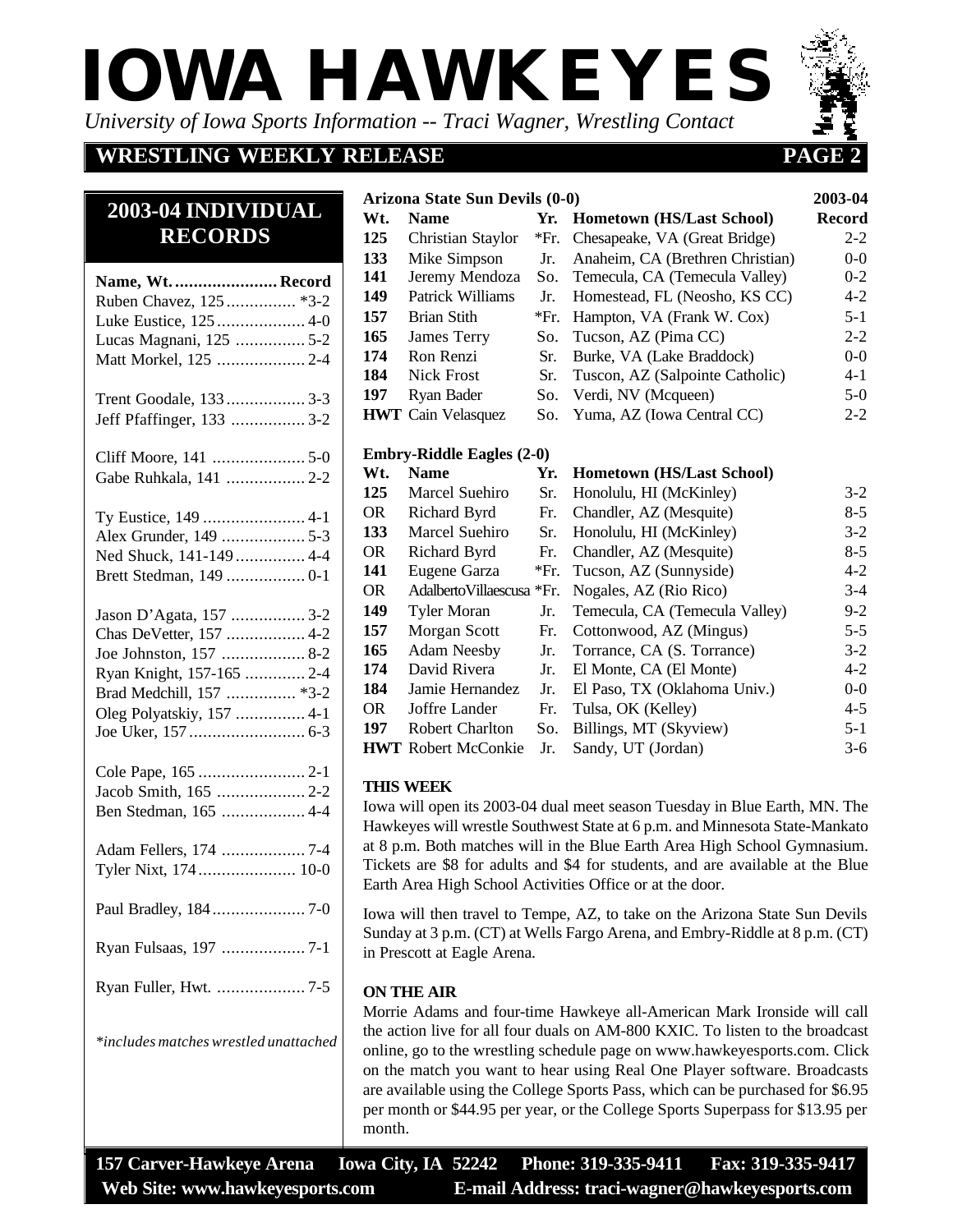*University of Iowa Sports Information -- Traci Wagner, Wrestling Contact*

### **WRESTLING WEEKLY RELEASE 32 PAGE**

#### **HEAD COACH JIM ZALESKY**

Jim Zalesky is in his seventh season as head coach at the University of Iowa. He has a school and career record of 95-18 (.841). Named National Coach of the Year in 1998 and 1999, and Big Ten Coach of the Year in 2000, he has led the Hawkeyes to three NCAA (1998-00) and two Big Ten titles (1998, 2000). Zalesky has coached nine NCAA Champions, 19 Big Ten Champions and 32 all-Americans at Iowa. A three-time national champion and one of Iowa's 15 four-time all-Americans, Zalesky was an assistant coach and head recruiter at Iowa under I for seven seasons  $(1991-97)$ . He w Assistant Coach of the Year by the in 1992 and 1997. Undefeated his senior seasons, Zalesky ended his an 89-match winning streak.

#### **COMING HOME**

Tuesday's duals in Blue Earth, MN, will be a homecoming for three Iowa wrestlers. Senior Luke Eustice (125), redshirt freshman Jeff Pfaffinger (133) and sophomore Ty Eustice (149), are all listed in the probable lineup for the duals. All graduated from Blue Earth Area High School. The trio combined for 10 state titles, 10 school records and four academic all-state honors. Their combined career record of 493-16 includes seven undefeated seasons. All three were coached by Luke and Ty's father, Jack Eustice, who coached wrestling at Blue Earth for 23 years and is now the high school principal there.

#### **THE OPPONENTS**

**Southwest State Mustangs -** Head Coach John Sterner is in his sixth season at Southwest State, coming off a 10-9 season in 2002- 03. The Mustangs are led by junior Keefer Jensen (133), a native of Missouri Valley, IA, and sophomore Tim Johns (184). Freshman Shawn Plumley currently has the best individual record on the team, posting a 7-1 mark at 157 pounds.

| )an Gable  | 9. Missouri          |  |
|------------|----------------------|--|
| vas named  | 10. Cornell          |  |
| N.W.C.A.   | 11. Hofstra          |  |
| junior and | 12. Pennsylvania     |  |
| career on  | 13. West Virginia    |  |
|            | 14. Penn State       |  |
|            | 15. Central Michigan |  |

2. Illinois **3. Iowa** 4. Michigan 5. Iowa State 6. Lehigh 7. Minnesota 8. Nebraska

16. Northern Iowa

**Intermat Top 25 (11/18/03)** 1. Oklahoma State

- 17. Oklahoma
- 18. Ohio State
- 19. Wisconsin
- 20. Arizona State
- 21. North Carolina
- 22. Boise State
- 23. Purdue
- 24. Edinboro
- 25. Michigan State

| W.I.N. Top 25<br>(10/30/03)<br>1. Oklahoma State |
|--------------------------------------------------|
|                                                  |
|                                                  |
|                                                  |
|                                                  |
|                                                  |
|                                                  |
|                                                  |
|                                                  |
|                                                  |
|                                                  |
|                                                  |
|                                                  |
|                                                  |
|                                                  |
| 13. Northern Iowa                                |
|                                                  |
|                                                  |
| 16. Pennsylvania                                 |
| 17. Arizona State                                |
|                                                  |
| 19. Central Michigan                             |
|                                                  |
| 21. Michigan State                               |
| 22. West Virginia                                |
|                                                  |
|                                                  |
|                                                  |

**TEAM RANKINGS**

**TEAM RANKINGS**

25. Cal Poly

# **INDIVIDUAL RANKINGS**

North Carolina

25. Cal Poly

Here is how each Hawkeye wrestler is currently ranked in the most recent polls:

|                    | AWN | Intermat | W.I.N. |
|--------------------|-----|----------|--------|
| Luke Eustice (125) | #2  | #2       | #2     |
| Todd Meneely (133) |     | #8       |        |
| Cliff Moore (141)  | #5  | #5       | #6     |
| Ty Eustice (149)   | #6  | #5       | #4     |
| Joe Johnston (157) | #6  | #9       | #6     |
| Mark Mueller (165) |     | #20      |        |
| Tyler Nixt (174)   | #5  | #5       | #5     |
| Paul Bradley (184) | #17 | #19      | #17    |
| Ryan Fulsaas (197) | #8  | #8       | #12    |

**157 Carver-Hawkeye Arena Iowa City, IA 52242 Phone: 319-335-9411 Fax: 319-335-9417 Web Site: www.hawkeyesports.com E-mail Address: traci-wagner@hawkeyesports.com**

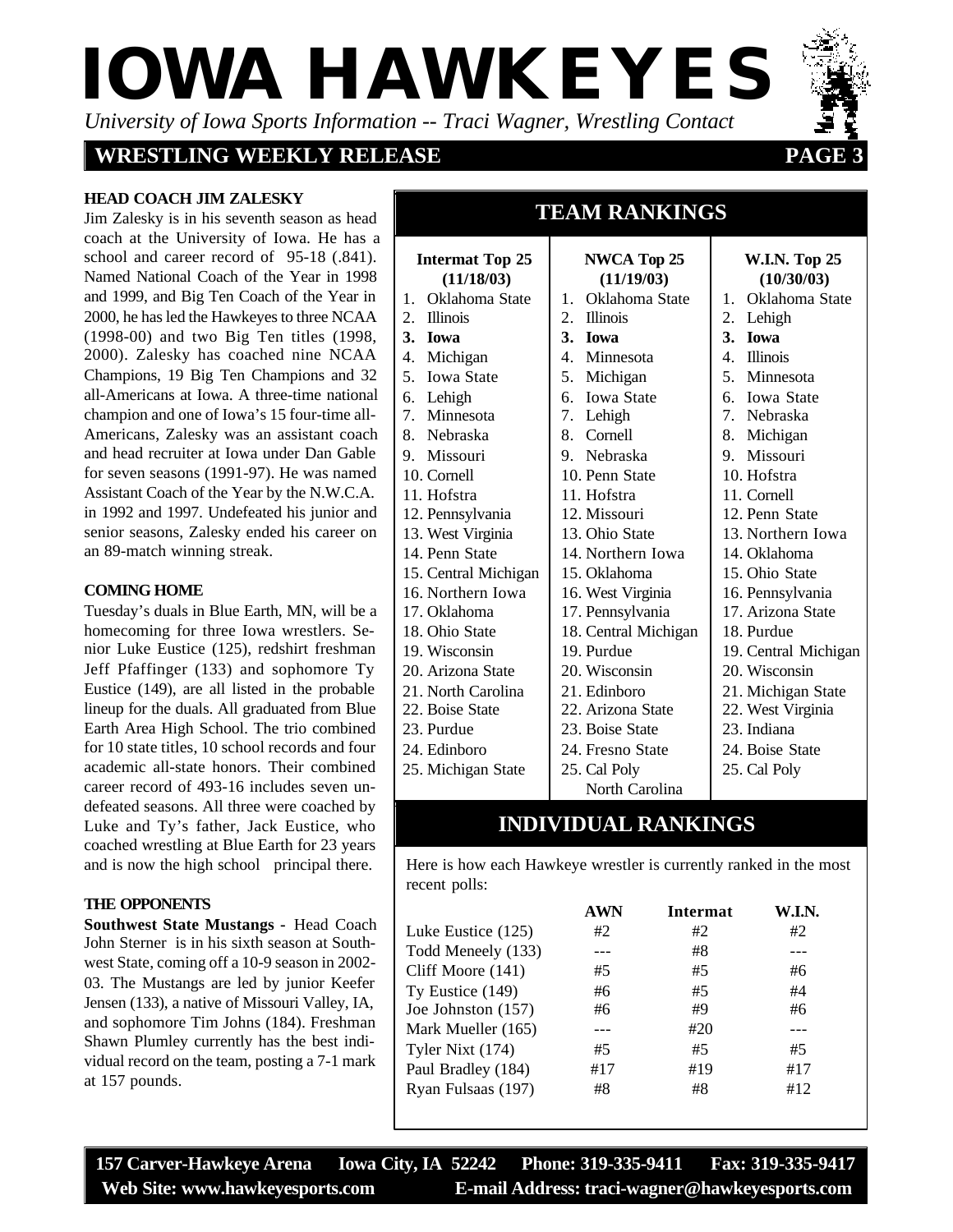*University of Iowa Sports Information -- Traci Wagner, Wrestling Contact*

**WRESTLING WEEKLY RELEASE 44 PAGE** 

# **2003-04 BIG TEN STANDINGS**

|                 | <b>Big Ten</b> | <b>Overall</b> |
|-----------------|----------------|----------------|
| <b>Team</b>     | W-L-T          | $W-L-T$        |
| Northwestern    | $0 - 0 - 0$    | $3-0-0$        |
| Purdue          | $0 - 0 - 0$    | $3-0-0$        |
| Wisconsin       | $0-0-0$        | $1 - 0 - 0$    |
| Michigan        | $0 - 0 - 0$    | $1 - 1 - 0$    |
| <b>Illinois</b> | $0 - 0 - 0$    | $0 - 0 - 0$    |
| Indiana         | $0 - 0 - 0$    | $0 - 0 - 0$    |
| <b>Iowa</b>     | $0 - 0 - 0$    | $0 - 0 - 0$    |
| Minnesota       | $0 - 0 - 0$    | $0 - 0 - 0$    |
| Ohio State      | $0 - 0 - 0$    | $0 - 0 - 0$    |
| Penn State      | $0 - 0 - 0$    | $0 - 0 - 0$    |
| Michigan State  | $0 - 0 - 0$    | $0 - 1 - 0$    |

# **2003-04 BIG TEN WRESTLERS OF THE WEEK**

| 11/5 Ryan Churella (Michigan, 149) |  |
|------------------------------------|--|
|------------------------------------|--|

- 11/12 Mark Moos (Michigan, 125)
- 11/19 Tommy Rowlands (Ohio St., Hwt.)

# **INTERNET INFORMATION**

Press releases, meet results and audio broadcasts of dual meets can be found throughout the season at  **www.hawkeyesports.com**

**Minnesota State - Mankato Mavericks -** The Mavericks are 0-2 on the season with losses to Iowa State (39-7) and Boston (28-6) in Ames. Head Coach Jim Makovsky has a 109-48-2 record in 10 seasons at Mankato. The Mavericks are led by junior heavyweight Mike Engelmann, who hails from Spencer, IA.

**Arizona State Sun Devils -** The Sun Devils opened the 2003-04 season last weekend, crowning one individual champion at the Missouri Open. Sophomore Ryan Bader won the 197-pound title, going 5-0 on the day. Arizona State will open the dual meet season Sunday against Iowa. Bader,and juniors Nick Frost (157) Mike Simpson (133) are expected to lead the Sun Devils this season. Head Coach Thom Ortiz, a former Iowa State assistant, is 21-12 in his third season at Arizona State. In 2002-03, the Sun Devils went 12-7 overall, winning the PAC-10 title and placing fifth at the NCAA Championships.

**Embry-Riddle Eagles -** Head Coach John Petty is in his first season at Embry-Riddle. The Eagles return all-Americans Marcel Suhiro (125) and Anthony Archuletta (133) from a 2002-03 squad that placed 12th at the NAIA tournament.

#### **THE SERIES**

This will be the first meeting between Iowa and Southwest State, Minnesota State - Mankato and Embry Riddle. Iowa leads the series with Arizona State, 18-1-1. The Hawkeyes have won the last 12 meetings between the two teams, and are 7-1-1 in Tempe.

#### **HAVEN'T WE MET?**

Hawkeye senior Ryan Fulsaas is 1-0 vs. Arizona State's Ryan Bader at 197 pounds. Fulsaas won a 12-8 decision over Bader in a dual at Carver-Hawkeye Arena.

### **LAST WEEK**

Hawkeye seniors **Luke Eustice** and **Tyler Nixt** each won titles at the 2003 Kaufman Brand Open in Omaha, NE, while nine other Iowa wrestlers placed in the tournament. **Eustice** recorded a technical fall and three decisions, including one in sudden victory and one in the tiebreak period, to win his second Kaufman-Brand Open title at 125 pounds. He defeated Iowa State's Grant Nakamura, 10-9 in the tiebreak, in the finals. **Nixt** won his first Kaufman-Brand Open title with a 6-4 decision over Northern Iowa's Eric Hauan in the 174-pound finals. The win was **Nixt**'s 90th career victory and improved his season mark to 10-0.

Also placing for the Hawkeyes in the open division were sophomore **Ty Eustice** (149-2nd), sophomore **Joe Johnston** (157-2nd), sophomore **Paul Bradley** (184-2nd), senior **Ryan Fulsaas** (197-2nd), sophomore **Adam Fellers** (174-4th), sophomore **Lucas Magnani** (125-4th) and redshirt

**157 Carver-Hawkeye Arena Iowa City, IA 52242 Phone: 319-335-9411 Fax: 319-335-9417 Web Site: www.hawkeyesports.com E-mail Address: traci-wagner@hawkeyesports.com**